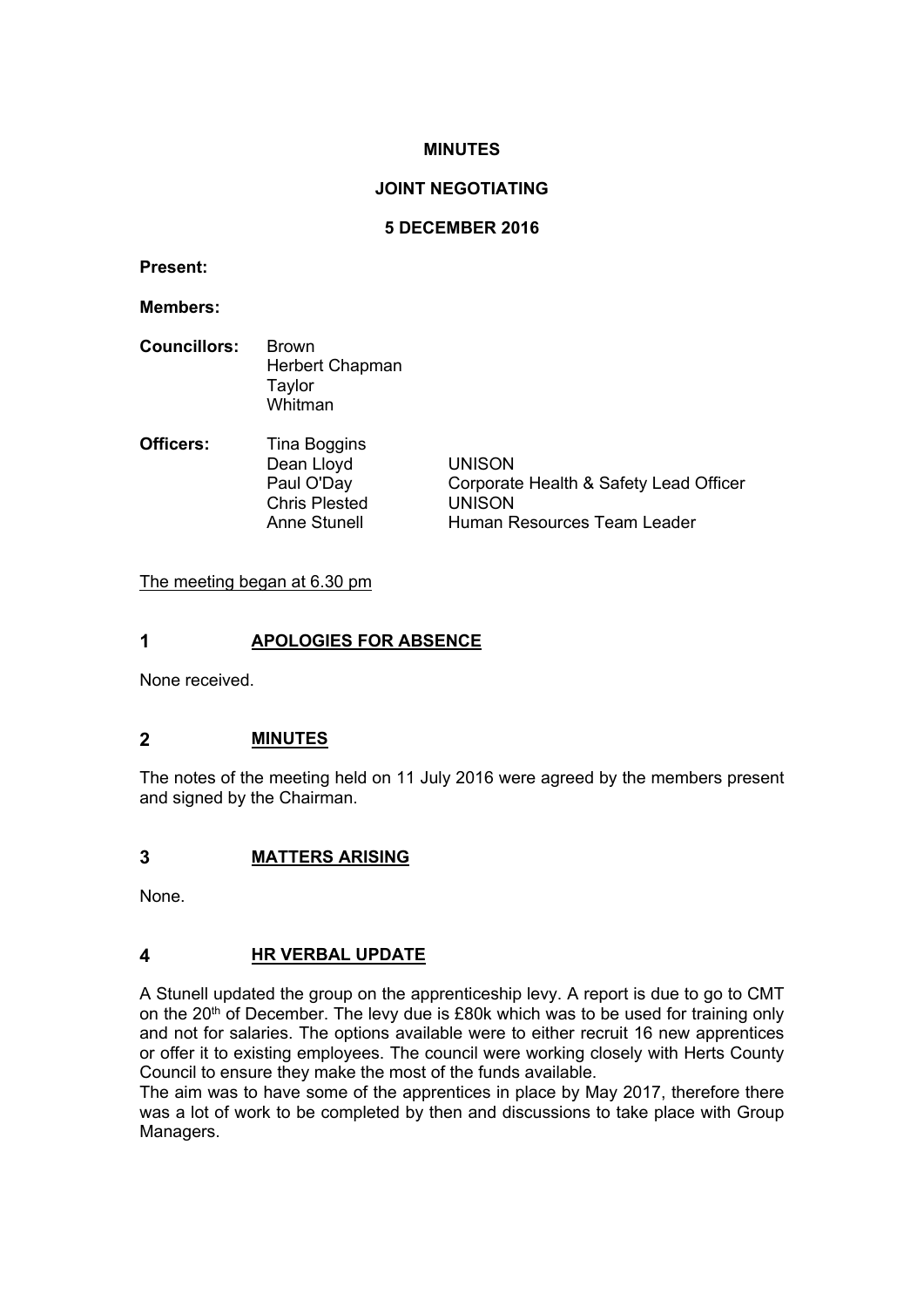Councillor Whitman asked what types of apprenticeships were being offered. A Stunell said they were available across the council in areas where there are skills gaps. Apprenticeships can be at all different levels from NVQ to degree. Apprenticeships have worked well at the council over the years.

Councillor Chapman asked if the council could hold on to apprenticeships once they had completed their training.

A Stunell explained that there wasn't always a vacancy at the end of the training but all options were explored when the time arose.

Councillor Taylor asked if the skills gaps were matched to the apprentice to ensure the right person is recruited.

A Stunell agreed that the apprenticeship scheme needed to benefit the community as well as the individual.

Councillor Chapman hoped that by recruiting 16 apprenticeships it would ease the pressure on existing staff.

A Stunell said the council needed to ensure all support mechanisms were in place before the process begun. In addition they needed to ensure that the levy was spent accordingly.

T Boggins had previously raised concerns over apprenticeships which had not progressed as they should have done.

A Stunell explained that apprenticeships needed to complete a structured programme which will be closely monitored. The council needed to ensure that the scheme is of value to the individual as well as the authority.

C Plested asked if employees taking up the opportunity would see an affect on their salary.

A Stunell said it should not affect their salary as there wouldn't be any incentive to do it. Tailored person specifications and job descriptions for all different levels would be produced.

Councillor Taylor reiterated that the £80k levy was to support training only and not for salaries. He asked that Audit committee be updated on a yearly basis about how many apprenticeships had taken place and whether roles were found after the apprenticeship had finished

A Stunell continued with her update and noted that the HR and Organisational Development structure was finalised in June and there was now a full team in place.

She explained that they were working with Matt Rawdon, Group Manager to develop the People strategy which looked at recruitment, training and support for all staff. She noted that the Union had been consulted and this would be going to CMT on the 20<sup>th</sup> of January.

Other projects being worked on included developing a well being strategy, the TUPE of Facilities Management staff and the transfer of the agency staff contract from Comensura to Pertemps.

Councillor Chapman thanked A Stunell for the update and noted that everything was working well.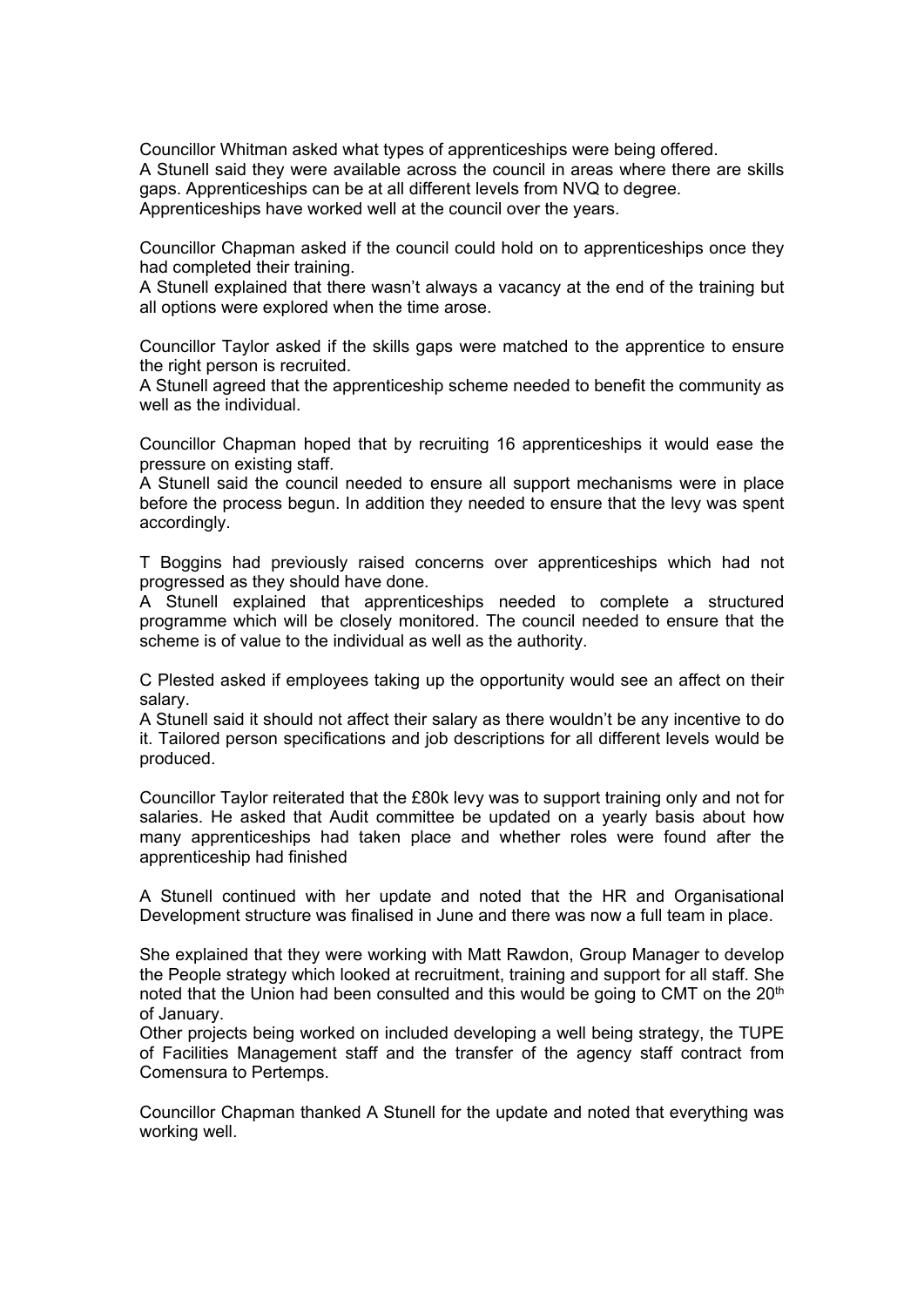### **5 HEALTH & SAFETY UPDATE**

P O'Day noted that two further training sessions had been held for Reactech. He added that the Health & Safety Executive had recently served two notices and now interviews with staff had been carried out. The council had not yet received any feedback from this, but he would pass it on once it is received.

He explained that the DSE software had been rolled out to non civic centre sites. A few issues had arisen which were being addressed. This would be rolled out further once the move to the Forum has taken place.

P O'Day added that further fire extinguisher training had taken place. He said the random alcohol testing was continuing and 45 tests had been carried out so far. The 6 month trial ends on the 10<sup>th</sup> of January 2017 – he asked that if anyone had concerns around the process, to write to David Austin who is the chairman of the Health & Safety Committee. It was then up to that committee to decide on the way forward.

He explained that there would be a clear area policy for fire evacuation once in the Forum. This was due to the increase in home working and hot desking, therefore making it more difficult to keep a list of staff in certain areas and certain times.

C Plested asked what the council's policy was with regards to trained staff attempting to put fires out.

P O'Day explained that fire safety regulations changed in 2005, giving more ownership to organisations and therefore the use of fire extinguishes to tackle small manageable fires was permitted, however if the fire was chemical related and out of control then the advice would be to evacuate immediately.

Councillor Chapman asked how many fire exits were in the Forum and if they were signposted.

P O'Day confirmed they would be signposted and the aim was to have the fire assembly point outside the current healthcare centre. This assembly zone would change as building work progresses around the building. He acknowledged that there may be a few teething problems at the start.

Councillor Chapman asked A Stunell to provide an annual update on the apprenticeship scheme to Overview and Scrutiny, giving a breakdown of the figures showing recruitment, training and those hired at the end of their training.

#### **6 THE COUNCIL'S SICKNESS ABSENCE MANAGEMENT POLICY & THE AGEING WORKFORCE AT DBC**

T Boggins raised concerns around the ageing workforce especially with those working at Cupid Green who were now coming under sickness review meetings. People were unsure of the purpose of these meetings and she felt that it was unfair to hold them and expect people who were off sick, to attend. The hearings can bring undue stress onto the employee. She explained that she had been informed that occupational sick pay was suspended too soon into a period of absence and sickness was monitored monthly by the Corporate Director for Finance & Operations. She disagreed with this process as this was people's personal medical information being discussed by people who were not medically trained.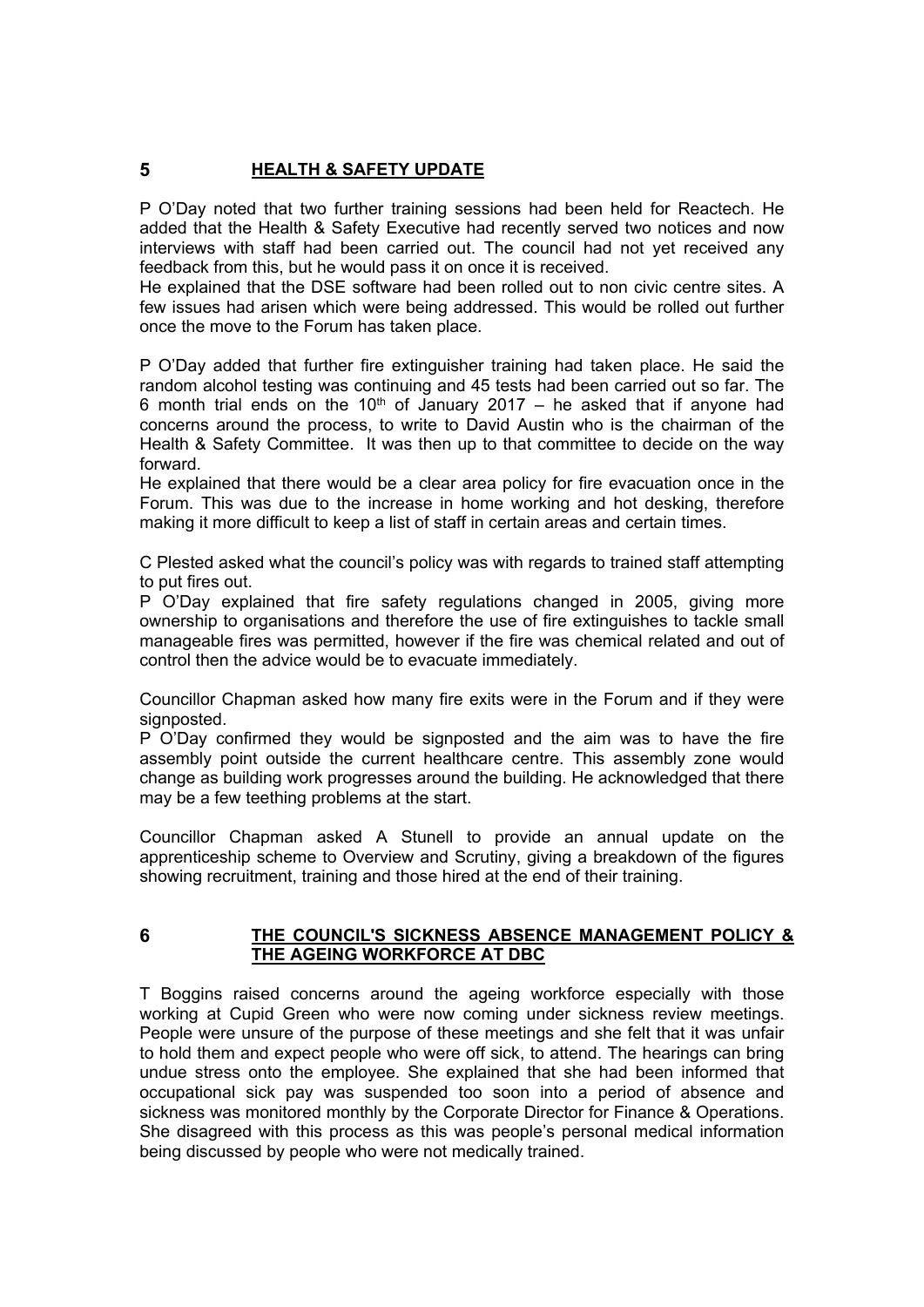The Union disagreed with the sickness absence policy and felt it was unfair and would therefore be looking for a review.

Councillor Taylor informed the group that he was the Chairman of the Audit committee and explained that he had seen and monitored the sickness absence policy and he was aware that internal audit had reviewed it. He felt it would be worthwhile for the union to put their concerns in a report to him which he could take to a future Audit Committee meeting. He noted that internal and external auditors attend the committee as do members of the CMT. He would ask if representatives from the Union could attend too, to put the case across.

Councillor Whitman agreed with T Boggins that people reviewing medical cases who do not have any medical qualifications was disconcerting and unacceptable. Councillor Taylor said that officers were only reviewing statistical information and data trends and not medical information.

A Stunell explained that the policy was introduced in April and was due for review after 12 months and that the union were consulted. The policy was agreed at Cabinet. She added that occupational sick pay was only removed if the employee was on a warning for their sickness. Officers do review cases however she assured the group that they look only at data and statistics, for example the number of days taken off sick and the number of occasions.

A Stunell noted that Group Managers and Assistant Directors reviewed the hearings and use information provided by Occupational Health and not on specific medical information. The current sickness target is 8 days and the average was 7.8, this was compared to 11 days last year.

T Boggins said that the sickness target had been reduced to 4 days and therefore this was very easy to exceed, especially for those employees working closely with others. If someone fell under the equalities act then the target was doubled, but again this was very easy to exceed. She felt that it was unacceptable to be allowed only 4 days sickness before being under review.

A Stunell replied that the current sickness absence policy had been consulted on with the Union, and then agreed by Cabinet and CMT, who had agreed the targets set and any changes raised through the consultation.

Councillor Taylor noted that T Boggins was incorrect with her statement and explained that the 4 days target was a guide only and then support meetings would be held.

Councillor Chapman added that the review meetings were held to help those who were sick and to highlight those who were possibly abusing the system. The HR teams would then look at ways of helping those who had been sick to integrate back into the workplace. He said that if the Union were aware of cases which were not following the policy, then they should be highlighting those, with specific examples so the committee could look into it.

C Plested said that there had been cases where the council had jumped ahead and suspended sick pay.

A Stunell reiterated that occupational sick pay was only suspended once a warning had been issued and this had been the process for the past 6 years. Officers were following the agreed HR policy.